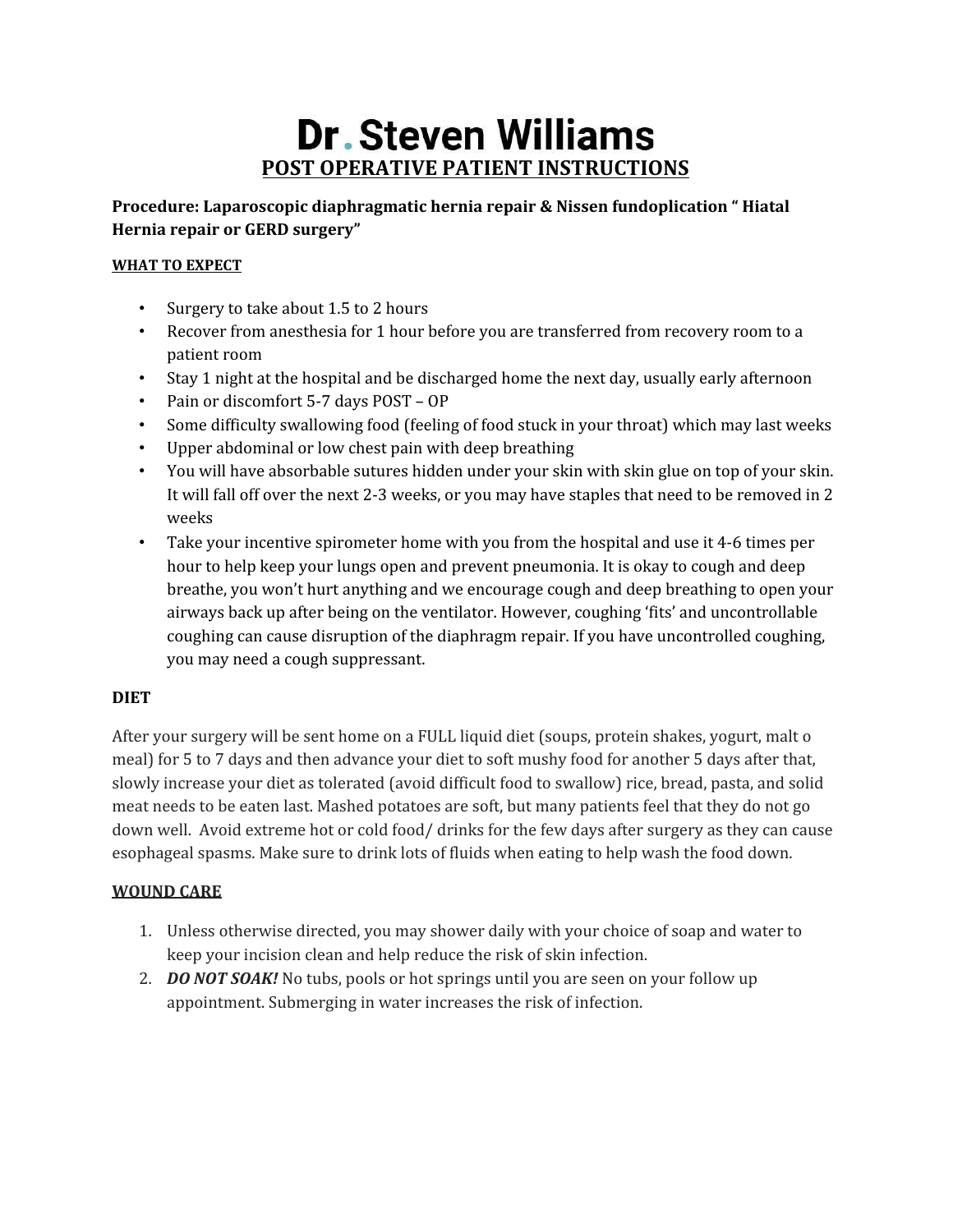#### **LIMITATION**

- 1. *DO NO LIFT, PUSH OR PULL MORE THAN 15 lbs*. or use your abdominal muscles for 6 weeks after surgery. This allows time for your diaphragm repair to heal and reduces the risk of recurrent hernia formation.
- 2. You should be up and moving around the night of your surgery and walking 5-6 times a day at a minimum there after.

## **FOLLOW UP APPOINTMENT**

If you have not already done so, call our office (208) 321-4790 and schedule a post operative visit for 2 weeks after your surgery.

## **WHEN TO CALL**

- Fever: Temperature greater than 101**°F**
- Uncontrolled pain
- No bowel movement in 3 days
- Shortness of breath New Onset and severe call 911
- Chest Pressure or pain- New Onset and severe call 911
- Lower leg swelling
- Persistent Nausea
- Extreme bruising or swelling around the incision
- If you have other questions or concerns **PAIN**
- 1. Use your prescription pain medication "narcotic" or "non-narcotic" as directed on the prescription.
- 2. DO NOT take additional Tylenol (acetaminophen) if your pain medication has acetaminophen in it.
- 3. You may take ibuprofen 200 mg tablets: 600-800mg total every 8 hours OR Aleve (Naproxen) 1 tablet every 12 hours as needed along with your narcotic.
- 4. Use ice to decrease the swelling: Wrap a ziplock bag of ice in a cloth or towel and place it on and off your incisions every 15-30 minutes as needed for the first 2 days. It will help decrease inflammation.

## **BOWEL CARE**

- 1. Start bowel care IMMEDIATELY after surgery to prevent constipation. It is very common and is caused by anesthesia and narcotics. Listed below are different options for you that are available over the counter at your local pharmacy or grocery store.
- Stool Softeners (colace & docusate calcium) soften the stool, making it easier to pass. Stool softeners can be most effective if you drink plenty of water throughout the day.
- Laxatives: Such as Correctol, Ex-Lax, and Senokot make stool move faster through the intestines by irritating the lining of the intestines. Regular use of stimulant laxatives is NOT